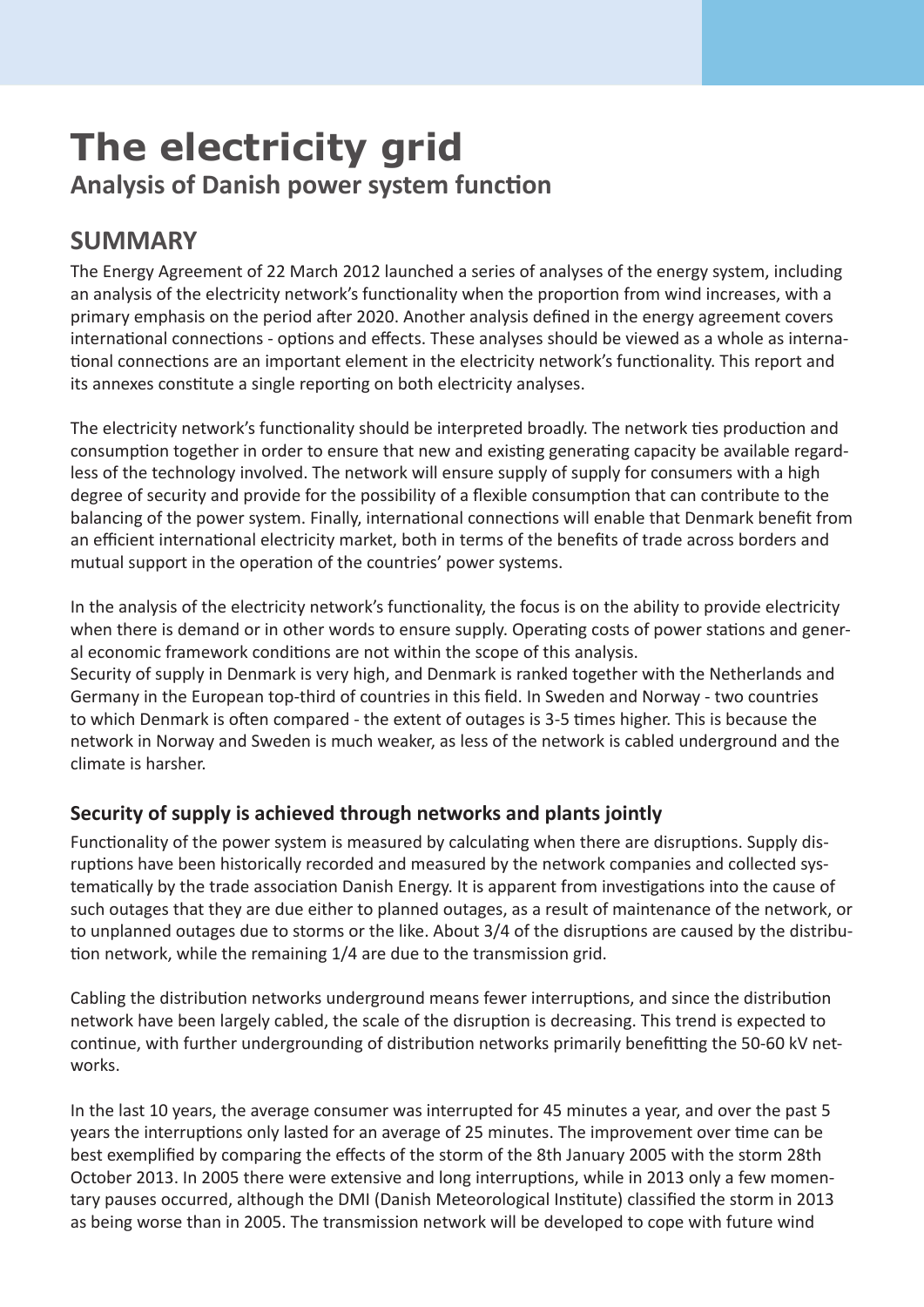integration developments and be adaptable to ongoing developments. Components delivering ancillary services supplement power plants as protection against disruptions. Any disruption is therefore due to the transmission network and is expected at this level.

In the operation of the electricity system there are a number of technical parameters which are engaged to ensure the immediate balance between consumption and production. They are collectively called ancillary services and address issues of voltage regulation, voltage support during faults and inertia. Such services are mainly provided by large-scale power stations, but with fewer plants available emphasis is to provide ancillary services in a different way.

Energinet.dk believes that in 2020 the East Danish power system, in normal situations, could function without centralised power plants in operation. This does not mean that thermal plants are dispensable, however the dependence on whether they are in operation or not is significantly reduced. Initiatives have been launched to internalize the markets for ancillary services, particularly purchases of reserves, to allow the most socio-economically inexpensive suppliers to be activated across national borders. This will be in natural continuation of the existing operation with foreign countries which has been practised in the Nordic region and on the Continent for decades. In this cooperation each country contributes a proportionate share of the required demand for the fast primary reserves. Via the international interconnections, countries are therefore mutually dependent on each other for stable supply.

Besides network failures, interruptions can in principle also be due to issues at the production plant, but historically there have been no power shortages due to lack of generation inadequacy on the production side. The Danish power system has, for the past two decades, been characterised by ample production capacity. In future, more wind power will be added leaving less room for thermal generation. At the same time, many thermal plants are approaching the end of their technical lifespan, and the economics of these plants are under pressure. Therefore, thermal capacity will decline. In recent years, more than 2,000 MW of capacity in the older central plants has been taken out of service, and such developments are expected to continue. This also applies to decentralized CHP (Combined Heat and Power) plants, meaning the period of the large overcapacity of thermal generation is about to come to an end. It is therefore highly relevant to analyse the importance of the power plants in relation to security of supply in the future.

### **Simulation runs for 2020 and 2025 and scenarios for 2035 and 2050**

Although the reason for supply disruptions has historically been rooted in electricity grids or in operational events, this analysis focuses on thermal capacity and cross-border interconnectors. The reason is that with an increased generation capacity in the electricity system from wind and solar power, existing fossil-fuel generation is being displaced. Furthermore, the electricity market ensures the flow of electricity back and forth across national borders via the cross-border interconnectors. Undergrounding large parts of the domestic grid system in Denmark has already been decided and will reduce faults in the grid. Operating an electricity system with more than 50 percent wind power - or for that matter 30 percent wind power, as is the case today - is substantially different from operating an electricity system with a smaller contribution from wind power.

In order to examine the significance of generation capacity for security of supply in the future, the analysis applies a method which takes account of a large proportion of wind power. However, wind power may not be the only thing missing on a cold winter's day, as thermal power plants are not 100% available. They are subject to regular revisions or faults as well. Thus, the likely availability is what determines security of supply. Security of supply is analysed using a probability model covering all generation plants and cross-border interconnectors. Based on consumption profiles, an hour-for-hour Monte-Carlo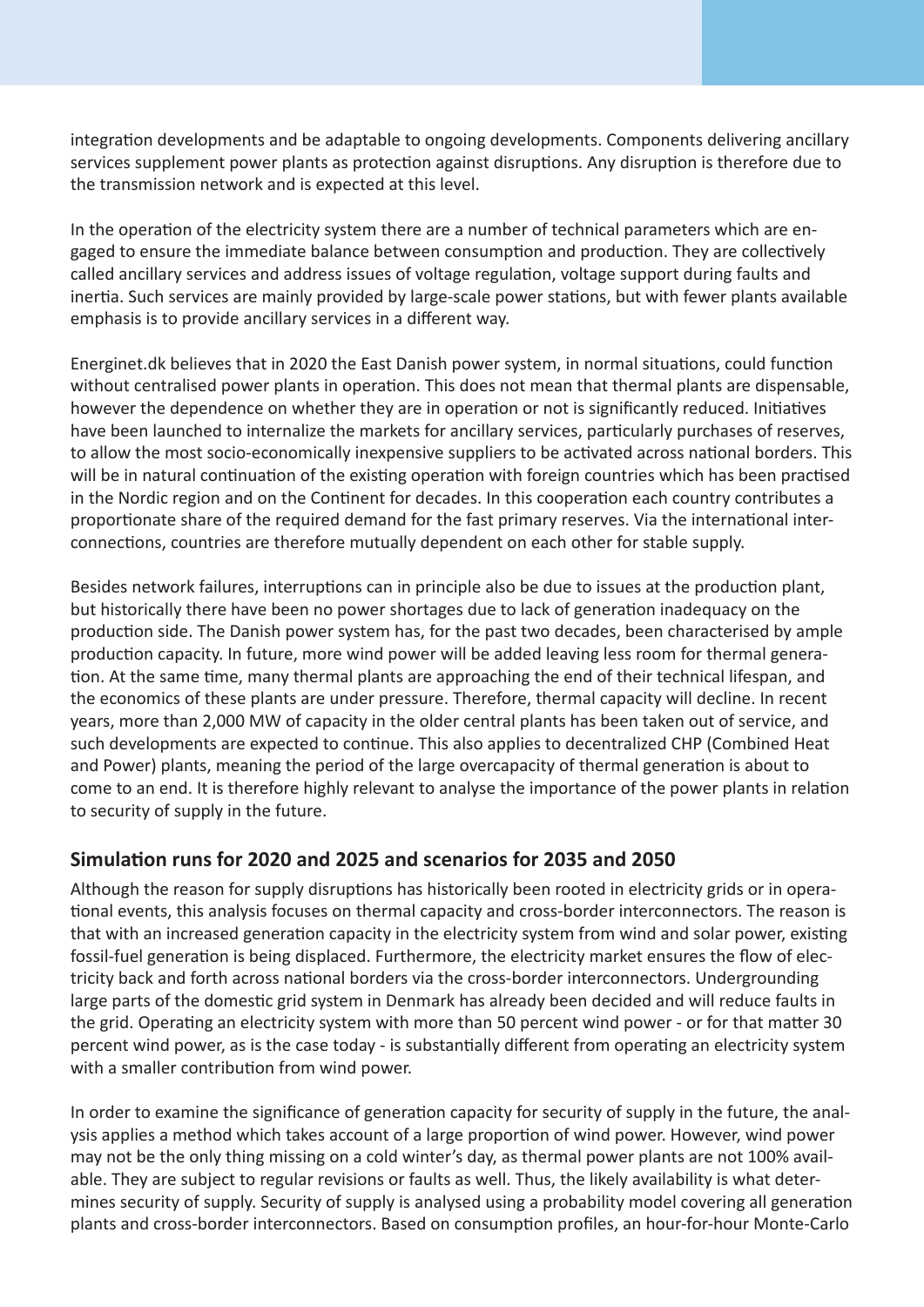simulation is run, which using 'roll of the dice' probability models examines whether domestic production and imports from abroad are available. The model also includes the probability that import is not possible from interconnectors. It is measured for each hour whether there is sufficient capacity to meet consumption demand.

Simulations were carried out for the years 2020, 2025, 2035 and 2050. For the first two years, domestic production is projected based in part on statements from the owners and in part on assumptions regarding the continued phase-out of centralized and decentralized capacity. Runs for the years 2035 and 2050 are on the basis of scenarios common for all of the energy analyses. These scenarios have been designed so that the level of security of electricity supply is the same as today, i.e. disruptions due to generation inadequacy are expected to occur every ten years, cross-border electricity interconnectors are included on a par with domestic generation capacity, and current interconnectors are included along with planned expansions to Norway, Sweden, Germany and the Netherlands.

The results of the simulations for the risk of generation inadequacy are as follows:

#### **Up to 2025 are the simulations based on projections**

- The security of supply is expected to improve in Western Denmark and can be maintained at similar levels in Eastern Denmark up to 2025, in spite of plant closures, as international interconnections, wind and solar power offset the decrease in thermal capacity. In addition to the risk of power shortages, interruptions to electricity networks will still occur, but less frequent than the historical norm.
- Developments in Eastern Denmark are sensitive to changes in assumptions of thermal capacity and new interconnections, including delay up to 2020 in commissioning the planned cross-border interconnector linked to Kriegers Flak. It is not expected that this will have an effect on security of supply, because if this happens Energinet.dk will introduce alternative initiatives to secure capacity as a transitional measure until Kriegers Flak comes on line. In this context strategic reserves are being considered.

#### **In 2035 and 2050 the simulations are based on scenarios**

- In 2035 and 2050 more thermal capacity is required, but the demand for more thermal capacity depends on the scenario. In the case of a wind and hydrogen scenario there is a need to add considerable extra capacity to ensure
- the status quo for the security of supply, while in the two biomass scenarios only a little extra thermal capacity seems to be necessary. Also in 2035 and 2050 there will occur interruptions in electricity networks equal for all scenarios.

#### **Measures to ensure security of supply**

There are a variety of options to ensure the security of supply in the future. These include the network, where improvements already today are implemented, and measures on the demand side. When the network is reinforced or distribution networks cabled underground, this alone improves security of supply. Regional differences in generation adequacy in Denmark could be offset with, for example, a new interconnector between East and West. International connections other than those already decided upon can also contribute to security of supply both in Denmark and in neighbouring countries. However, also in future the trading gains will be the primary reason for investments in interconnectors.

There are also various methods to maintain domestic electricity capacity at a certain level. Such capacity mechanisms typically fall into three categories: strategic reserves, capacity markets and capacity payments. In many countries, different models are either under consideration or have already been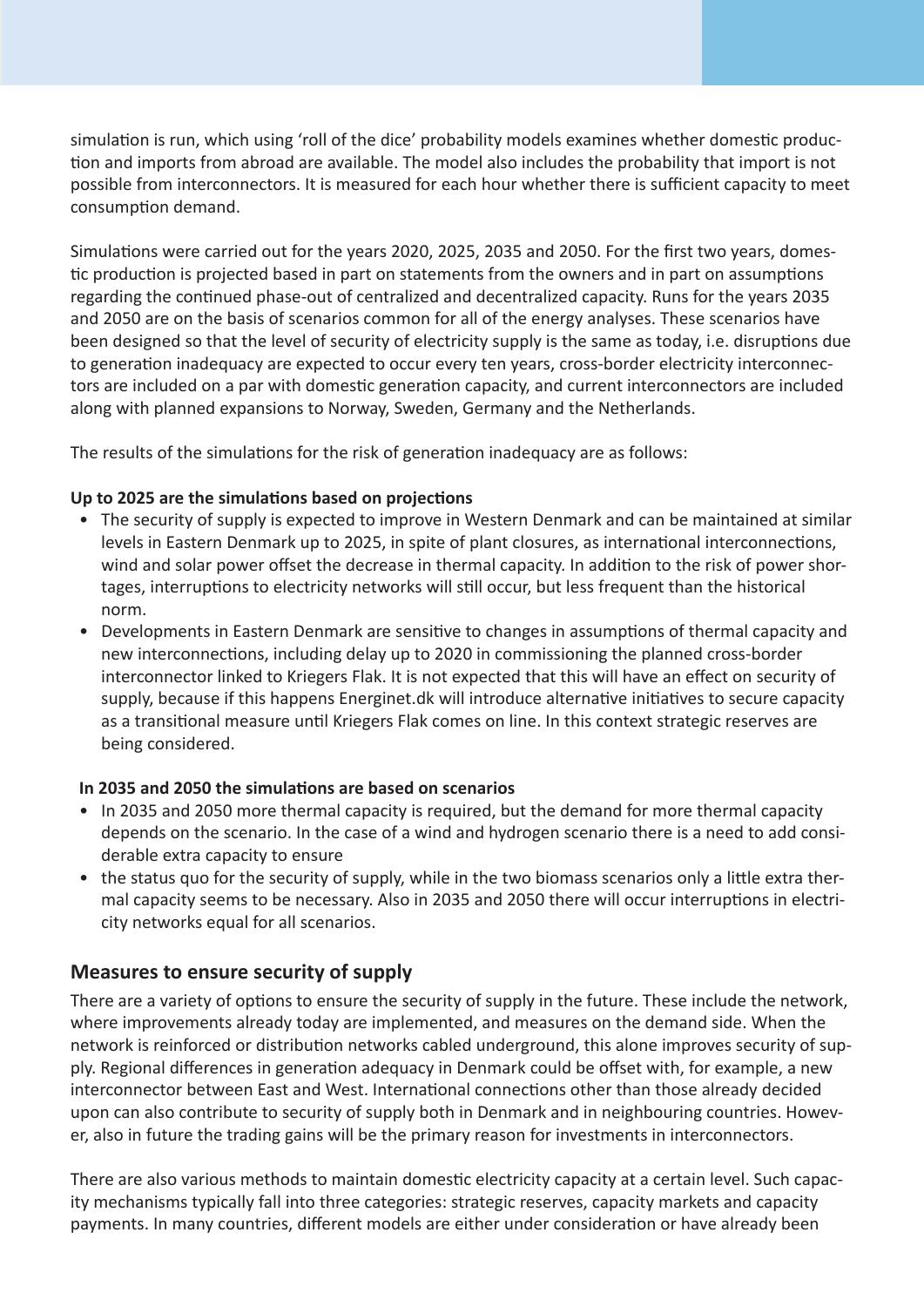decided upon. None of the models is free. There are advantages and disadvantages to all three models. International experiences with capacity mechanisms shows that costs of capacity payments fall within the more expensive range and that capacity payments can be inefficient. With regard to securing electricity capacity in the electricity system, the same applies to the Danish basic amount, where in 2012-13 small-scale CHP plants received about DKK 1.2 bn. per year in capacity payments. Strategic reserves seems cheaper, but not necessarily a permanent solution, not least because they are difficult to utilise alongside combined electricity and heat production. It has to be emphasised that the experience various capacity mechanisms still is limited and that costs will differ from country to country. E.g. a strategic reserve in Sweden acts in another marked than the Italian capacity payment. The European Commission summarises in its review that strategic reserves have worked well with the energy markets where they have been used in Sweden and Finland in that they cause minimal distortion, and that they have successfully included the consumption side.

The European Commission further submits that the establishment of capacity mechanisms under some circumstances may be counter-productive and maintain inefficient generation capacity in the market. In liberalized markets, investments are not guaranteed by the state, notes the European Commission. Only where there is a real threat to the security of supply as a result of generation inadequacy, should existing plant economics become a social issue. The Commission also reaffirms the importance of the fact that public funds should not be used to compensate for reduced income.

Flexible consumption offset capacity requirements. It can be activated in various ways, but in Denmark, where there is an absence of an electricity-intensive sector, that volume is small. However, this could change if the smart grid concept is developed successfully.

As the need for the establishment of capacity mechanisms does not appear to be imminent, economic analyses contain no assessments of specific opportunities nor recommend any in particular. This assessment will be made at a later stage.

#### **Summary of security of supply**

**• Overall, security of supply is to be maintained at the current level without new initiatives for the next 10 years.** Capacity of wind and international interconnections will increase due to the initiatives adopted. The thermal capacity is expected to decrease, and the historic period of significant overcapacity for the thermal plants will end. The analysis shows that the years leading up to 2025 may necessitate special measures to ensure the current level of security of supply is maintained. If the requirements for security of supply were slackened in comparison to today, the need for new initiatives to ensure security of supply could be further postponed. This is especially important for Eastern Denmark, where the delay in a trading link via Kriegers Flak may lead to initiatives to secure capacity, e.g. via strategic reserves. Security of supply will remain at the same level, irrespective of this.

**• Reinforcement of the network will to some extent offset the decrease in thermal capacity.** Recent years' improvements in distribution networks, primarily through underground cabling has improved supply so though generation adequacy develop less favourably than expected in this analysis it is not assumed that supply disruptions should increase. Electricity consumers will not be aware of whether disruptions are due to generation inadequacy or faults in the distribution system because of trees falling on power lines for example. In addition, Denmark in an international context has a very high security of supply in general.